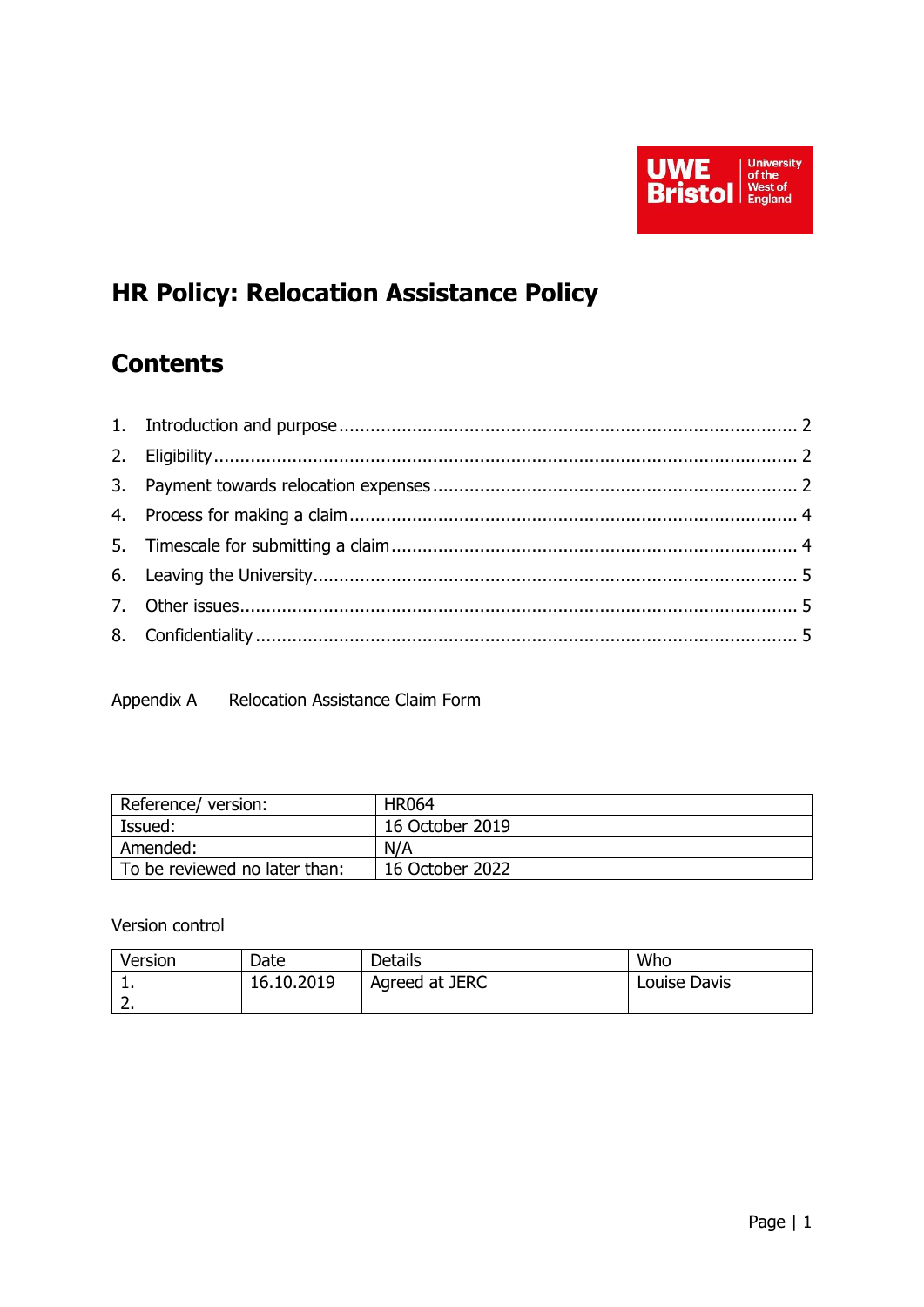#### <span id="page-1-0"></span>**1. Introduction and purpose**

- 1.1 This policy complements the University's staff recruitment and selection processes and aims to support new staff who need to permanently relocate to take up a role at UWE Bristol. The policy sets out the financial assistance that can be provided by the University to help with out-of-pocket expenses incurred when relocating. This policy provides for the contribution to relocation expenses only. It is not intended to fully meet all costs associated with relocation, although it may do so in some circumstances. Expenses that are eligible for assistance will only be reimbursed if they are deemed reasonable and the employee has sought the best value possible.
- 1.2 This policy sets out the general framework for the operation of the relocation assistance policy. It is impossible to capture every circumstance which may arise when relocating, particularly when relocation is from outside of the UK. For this reason the Head of HR Services has the discretion to agree exceptions to the policy where these are justified and within the rules set out by HMRC.

#### <span id="page-1-1"></span>**2. Eligibility**

- 2.1 This policy applies to all staff groups in order to attract staff to the University. Relocation assistance may be offered to new staff appointed on a permanent or fixed term contract of 2 years or more. It does not apply to the extension of an existing fixed term contract.
- 2.2 Normally, to be eligible for relocation assistance, new employees must live outside a 50-mile travelling distance from their new work location and must move to within a 30-mile travelling distance of their new work location. Travelling distances will be calculated using the route planning services offered by the AA and RAC. Where the recommended routes differ between the two organisations, the quickest, not the shortest route will be used.
- 2.3 The employee must be moving to a permanent residential property that will be their main property.
- 2.4 This policy applies where the employee is:
	- Selling an existing property and buying a new property
	- Selling an existing property and renting a new property
	- Renting an existing property and renting a new property
	- Renting an existing property and buying a new property
- 2.5 Property acquisition expenses will be paid only where an existing property is sold, because employees should not gain financially because of the relocation.

#### <span id="page-1-2"></span>**3. Payment towards relocation expenses**

- 3.1 For staff moving within the UK the maximum relocation assistance will be the lower of 10% of gross annual full-time equivalent starting spine point basic salary (excluding any allowances) or the HM Revenue and Customs (HMRC) maximum allowance (which is currently £8,000).
- 3.2 For staff moving from outside the UK the maximum relocation assistance will be £8,000.
- 3.3 The employee is responsible for deciding how they utilise their permissible relocation assistance, with the exception that no more than 50% of the maximum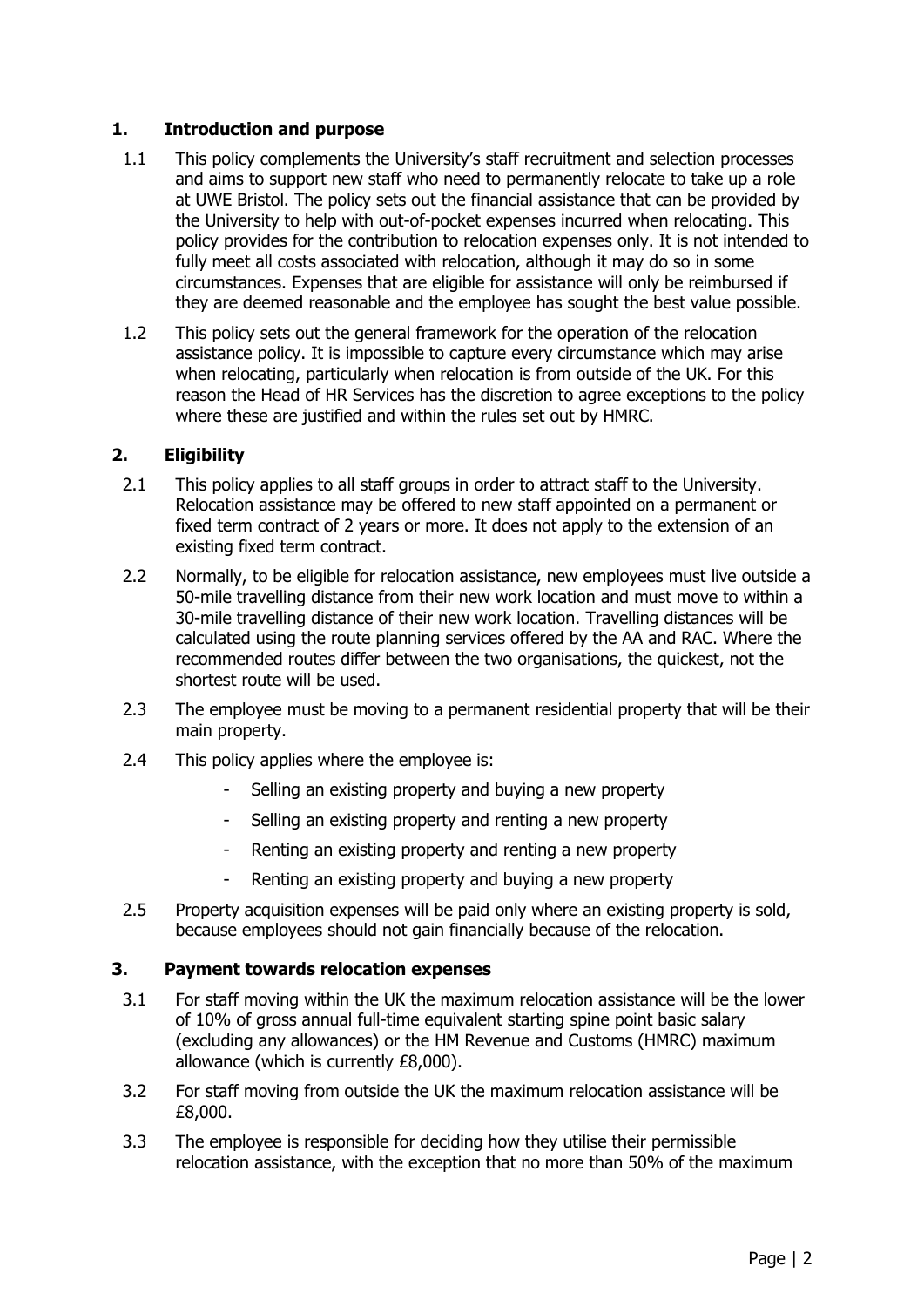relocation assistance can be used for temporary accommodation or temporary travel costs.

- 3.4 The relocation assistance amount is not a lump sum and can be reimbursed for eligible expenses set out below. Valid receipts and invoices (including a VAT element and VAT number) must be submitted. All offers of relocation assistance are subject to HMRC regulations. Relocation costs above £8,000 are a taxable benefit and therefore subject to statutory income tax and national insurance. Relocation costs above £8,000 will not be reimbursed.
- 3.5 Permissible relocation expenses in line with HMRC regulations:

#### Travel and subsistence

Visit to the area to secure a property  $-$  if required, one visit (up to three nights) for employee and companion before the start date to secure a property:

- Hotel bed and breakfast only.
- Transport standard rail, coach or air fare to the area or mileage for private or hire car travel at 45p per mile. In addition, bus/taxi fare or mileage at 45p per mile and reasonable parking charges, for travel to and from the property.

Temporary accommodation or temporary travel costs - if unable to relocate by start date and paying mortgage or rent on existing property. Limited to 50% of the maximum relocation assistance:

Temporary accommodation – within a 30-mile travelling distance of work location for up to 26 weeks from start date.

OR

**EXECT** Temporary travel – maximum £60.00 per week for travel to work from existing property for up to 26 weeks from start date.

Airfare from outside UK - if moving from outside the UK a one-way economy class airfare for employee and immediate family relocating with them.

#### Disposal of old property

The following professional services fees may be reimbursed:

- Solicitor fees
- **Valuation fees**
- **Estate agent fees**

#### Acquisition of new property

The following professional services fees may be reimbursed:

- Solicitor fees
- **EXEC** Search, survey and property enquiry fees
- **EXEC** Land registry fees
- Stamp duty
- **Estate agent fees for renting including referencing fees, tenancy** agreement fees
- **EXECO** Fees associated with adjustments to a property related to an impairment (causing the employee to be disabled).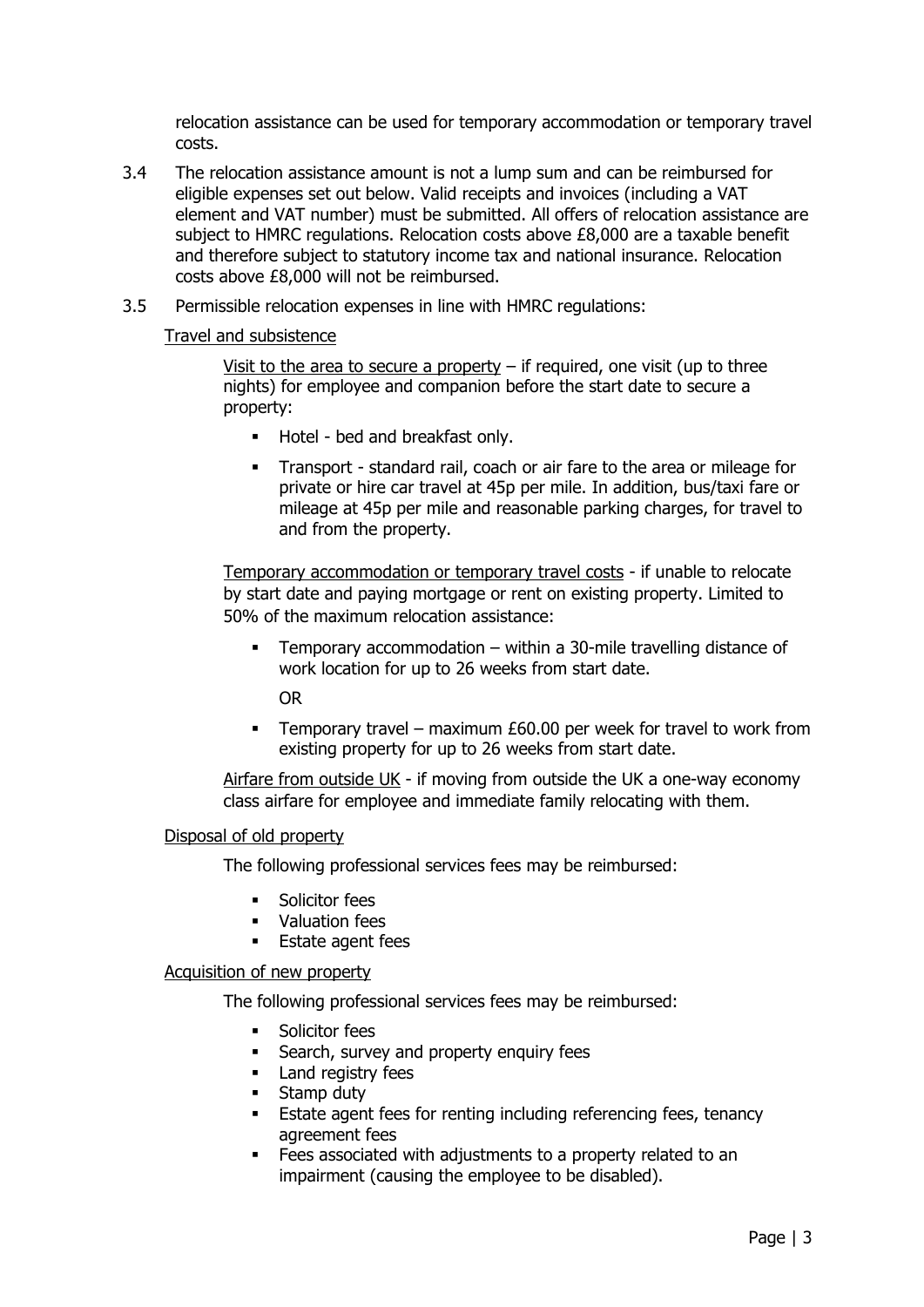#### Transport of belongings to new property

- **EXECTE FIRE 2018** Removal of furniture including packing/unpacking, shipped packages and insurance by removal company (lowest of three quotations) or hire of van and payment of mileage at 45p per mile.
- Temporary storage one removal into or out of storage.
- Transport of domestic household family pets where directly related to the actual family move, excluding quarantine and kennelling.

#### 3.6 Non-permissible expenses

The following will not be reimbursed. This list is not exhaustive:

#### Travel and subsistence

- Any accommodation costs incurred before the start date
- Meals
- Purchase of new school uniforms for children
- **Compensation for losses such as having to give up a part-used** season ticket

#### Disposal and acquisition of property

- **■** Mortgage fees and payments
- Disconnection and connection of utility services
- Returnable deposit if renting
- Redirection of mail
- Council tax payments

#### Transport of belongings to new property

- Removal of belongings from a second property
- Removal of belongings from a work location

#### Domestic goods for new property:

- Purchase of new household items e.g. sofa, white goods
- Replacement of existing goods that are not suitable for the new property e.g. carpets, curtains, integrated appliances

#### International relocation

- The costs of obtaining visas and passports
- **•** Travel insurance costs

#### <span id="page-3-0"></span>**4. Process for making a claim**

4.1 All expenses must be claimed by completing a Relocation assistance claim form and sending to the Accounts Payable team with the original receipts. Claims may be made as one submission or in several instalments as they are incurred; provided the maximum amount is not exceeded.

#### <span id="page-3-1"></span>**5. Timescale for submitting a claim**

5.1 All claims should be submitted within one year of the start date. However, if this is not possible for exceptional personal reasons, it may be possible to agree an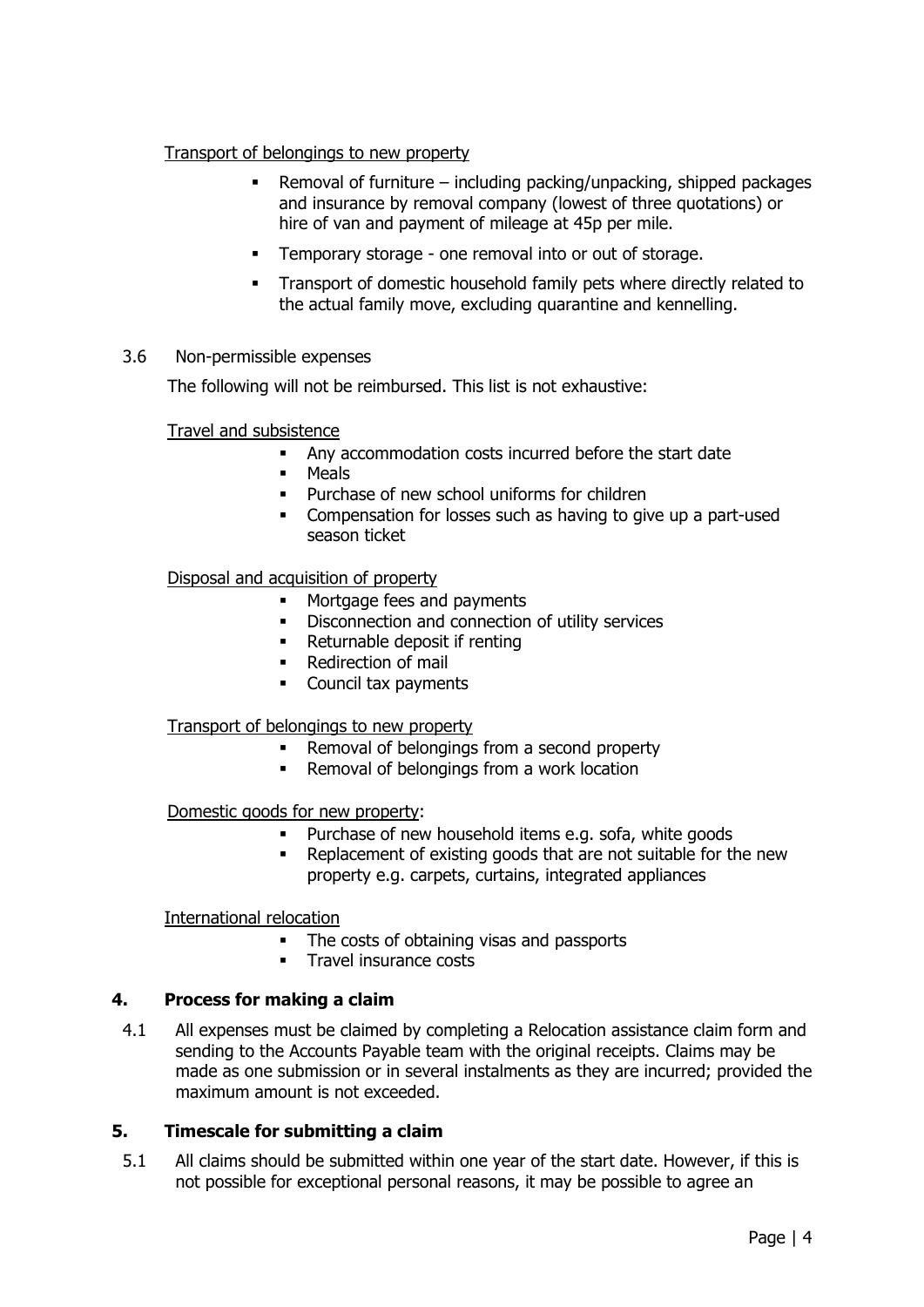extension with the HR Resourcing team. Any extension will need to comply with HMRC timescales to ensure the relocation payments remain tax and national insurance free.

#### <span id="page-4-0"></span>**6. Leaving the University**

6.1 If the employee terminates their employment within 2 years of their start date with the University they will normally be required to repay a sum equivalent to the total relocation assistance received reduced by 1/24th for each completed month of service. This will be automatically deducted from the final salary, where practical.

#### <span id="page-4-1"></span>**7. Other issues**

7.1 This policy will not apply to an employee who relocates to the area because their partner (irrespective of sex) has also relocated to the area to take up a position at the University. In such cases, a claim for expenses will be accepted from one party only.

#### <span id="page-4-2"></span>**8. Confidentiality**

8.1 All records concerning relocation will be kept strictly confidential in line with University data protection guidance

In case of any queries regarding this claim please contact the Accounts Payable Team on 0117 3282755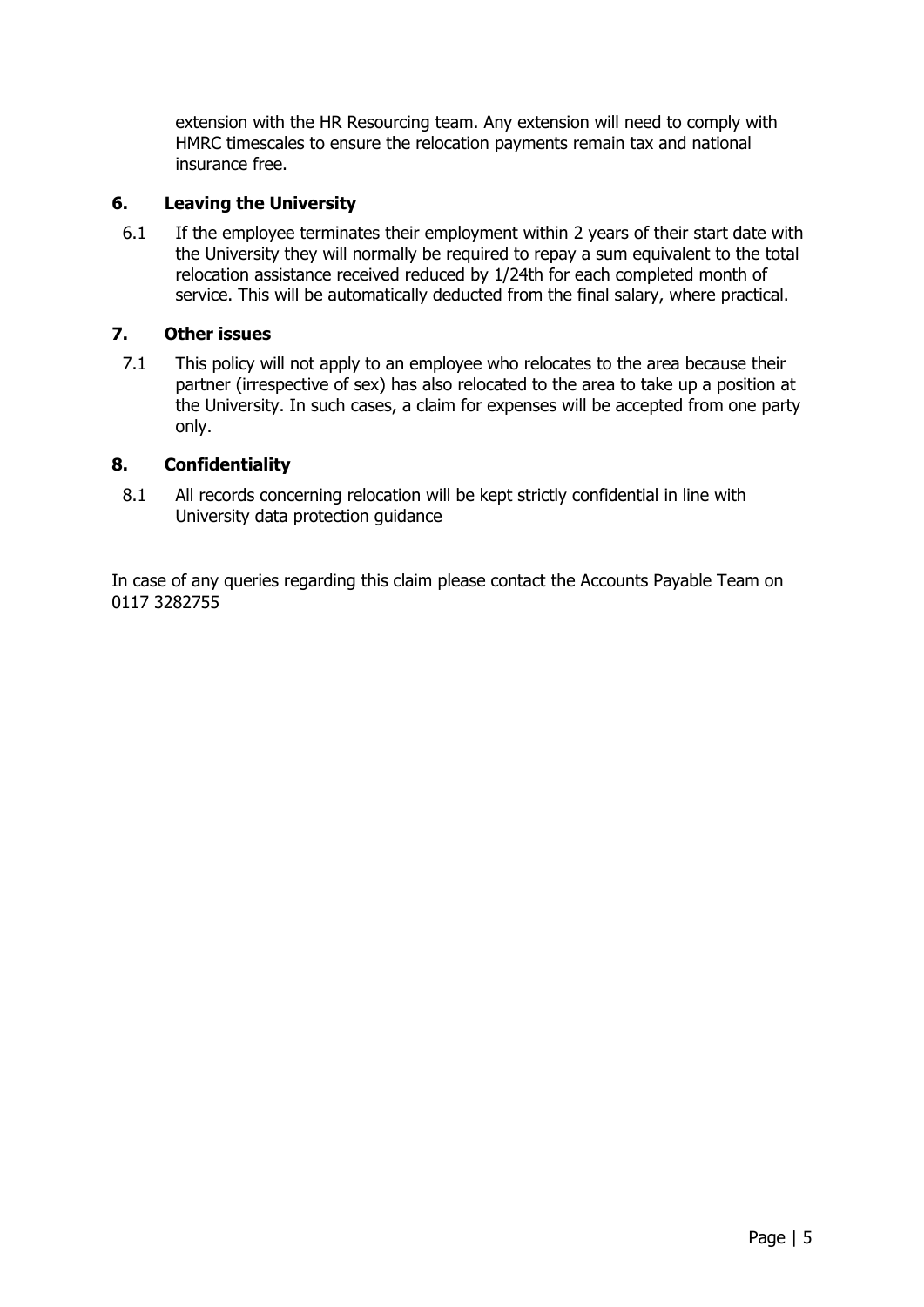

### **RELOCATION ASSISTANCE CLAIM FORM**

| Employee name:                                          |                       |  |  |  |
|---------------------------------------------------------|-----------------------|--|--|--|
| Employment start date:                                  |                       |  |  |  |
| Salary:<br>Maximum relocation allowed (10% of salary):  |                       |  |  |  |
| Faculty/service and room number:                        |                       |  |  |  |
| Existing address:                                       |                       |  |  |  |
| New property address:                                   |                       |  |  |  |
| <b>Expense</b>                                          | <b>Amount claimed</b> |  |  |  |
| <b>Travel and subsistence:</b><br>$F_{\text{lights}} =$ |                       |  |  |  |
| Transport costs/Vehicle hire =                          |                       |  |  |  |
| Temporary accommodation $=$                             |                       |  |  |  |
| <b>Disposal of old property:</b>                        |                       |  |  |  |
| Estate agent fees $=$<br>Solicitor fees =               |                       |  |  |  |
|                                                         |                       |  |  |  |
| <b>Acquisition of new property:</b>                     |                       |  |  |  |
| Estate agent fees $=$                                   |                       |  |  |  |
| Solicitor fees =                                        |                       |  |  |  |
| Stamp duty $=$<br>Survey fees $=$                       |                       |  |  |  |
|                                                         |                       |  |  |  |
| Transport of belongings to new property:                |                       |  |  |  |
| Removal expenses                                        |                       |  |  |  |
| Quote $1 =$                                             |                       |  |  |  |
| Quote $2 =$<br>Quote $3 =$                              |                       |  |  |  |
|                                                         |                       |  |  |  |
| Storage $costs =$                                       |                       |  |  |  |
| Incidental expenses =                                   |                       |  |  |  |
| <b>Total amount claimed:</b>                            | £                     |  |  |  |